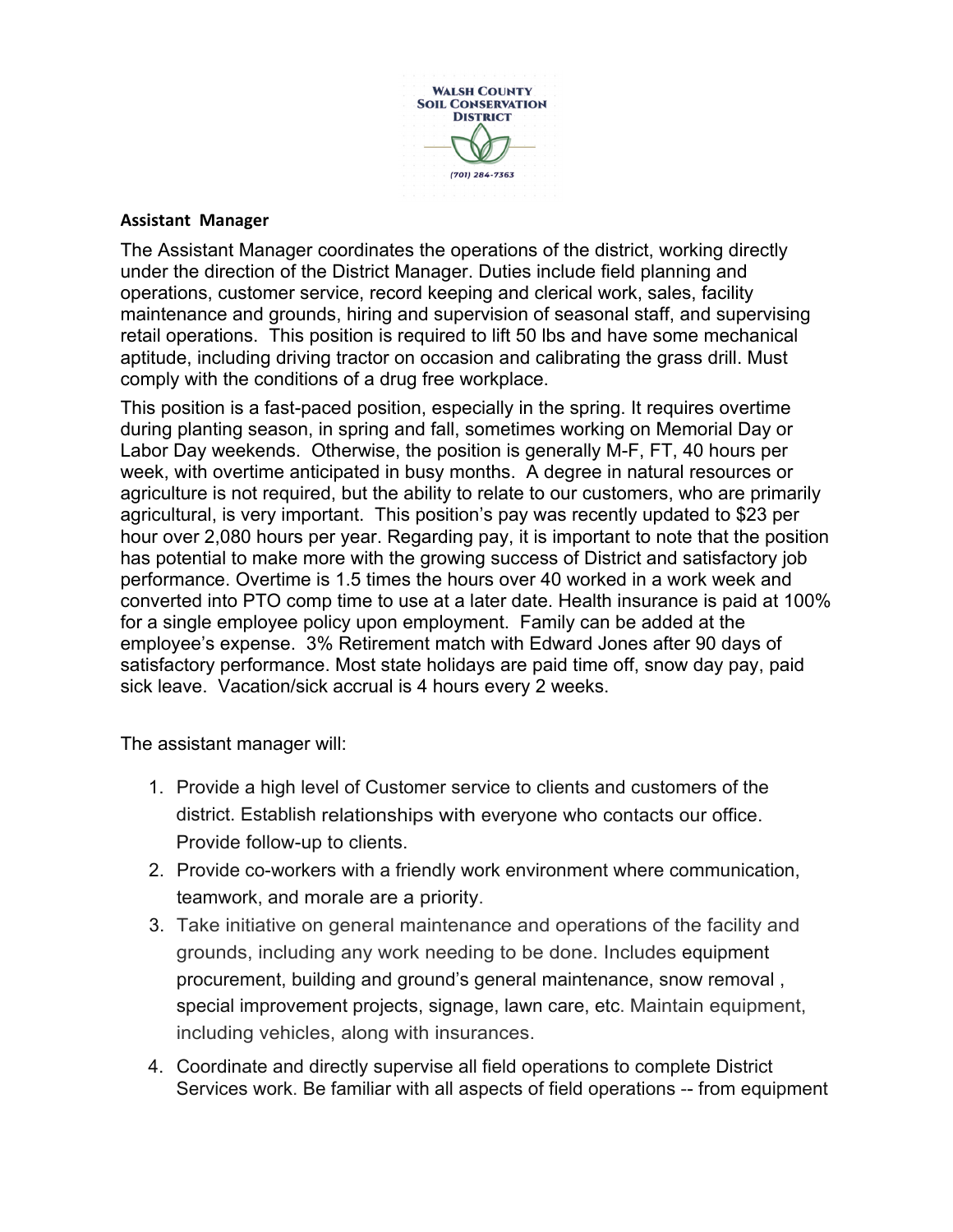to design specifications. Hire seasonal staffing and supervise seasonal office assistant. HR management of seasonal staff, including drug testing, I-9's, etc. Sign payroll and review timesheets for seasonal staff.

- 5. Plan tree plantings and send out estimates and contracts to clients. Order trees and supplies. Schedule plantings and supervise installation of them onsite (request one-call line location, supplies, supervise planting/fabric crew). Inspect plantings upon installation. Conduct tree survival counts in the late summer. Troubleshoot survival issues and collaborate with District Manager as needed for technical support.
- 6. Coordinate CRP grass plantings an send out estimates and contracts to grass planting clients. Order seed. Arrange for staff to install practices. Inspect sites and results of installed practices. Follow up with landowners.
- 7. Plan, manage and supervise retail operations, working collaboratively with seasonal office assistant on orders and inventory. Maintain cooler and coordinate tree order processing procedures. Monitor storage condition of trees. Troubleshoot issues with quality or quantities needed for jobs. Discuss trees with customers and visit customers who have past plantings.
- 8. Schedule deliveries of supplies (seed, trees, shop supplies).
- 9. Bill clients in QuickBooks for district services after the completion of jobs. Provide reports requested by the District Manager or Board of Supervisors on sales and inventory. Track the operations and sales revenues and expenses.
- 10. Complete basic financial activities of the district, including bank deposits, bill paying, general record keeping and filing in the months without the office assistant. Provide our CPA with information for QuickBooks accounting and payroll monthly. Provide CPA with sales tax info annually.
- 11. Collaborate with CPA to prepare annual audit info for the State of ND Tax Department.
- 12. Maintain district property records, keep up to date on insurances, registrations for vehicles, etc.
- 13. Process requests for cost share assistance and initial setup of producer files.
- 14. Coordinate requests for technical assistance from clients to the appropriate conservation resource person (District Manager, Extension, or NRCS,etc). Forward messages and correspondence from conservation partners and prospective partners to the Conservation Program Manager for follow up.
- 15. Prepare and distribute materials for monthly board meetings. Record district board meeting minutes.
- 16. Conduct public outreach, including Facebook and Twitter. Manage website, advertise events in newspaper, and market district activities. Design district newsletter. Convert recipients to electronic form to reduce costs of publication. Set up fair booth at county fair.
- 17. Plan an annual banquet. Make reservations for the annual convention. Assist